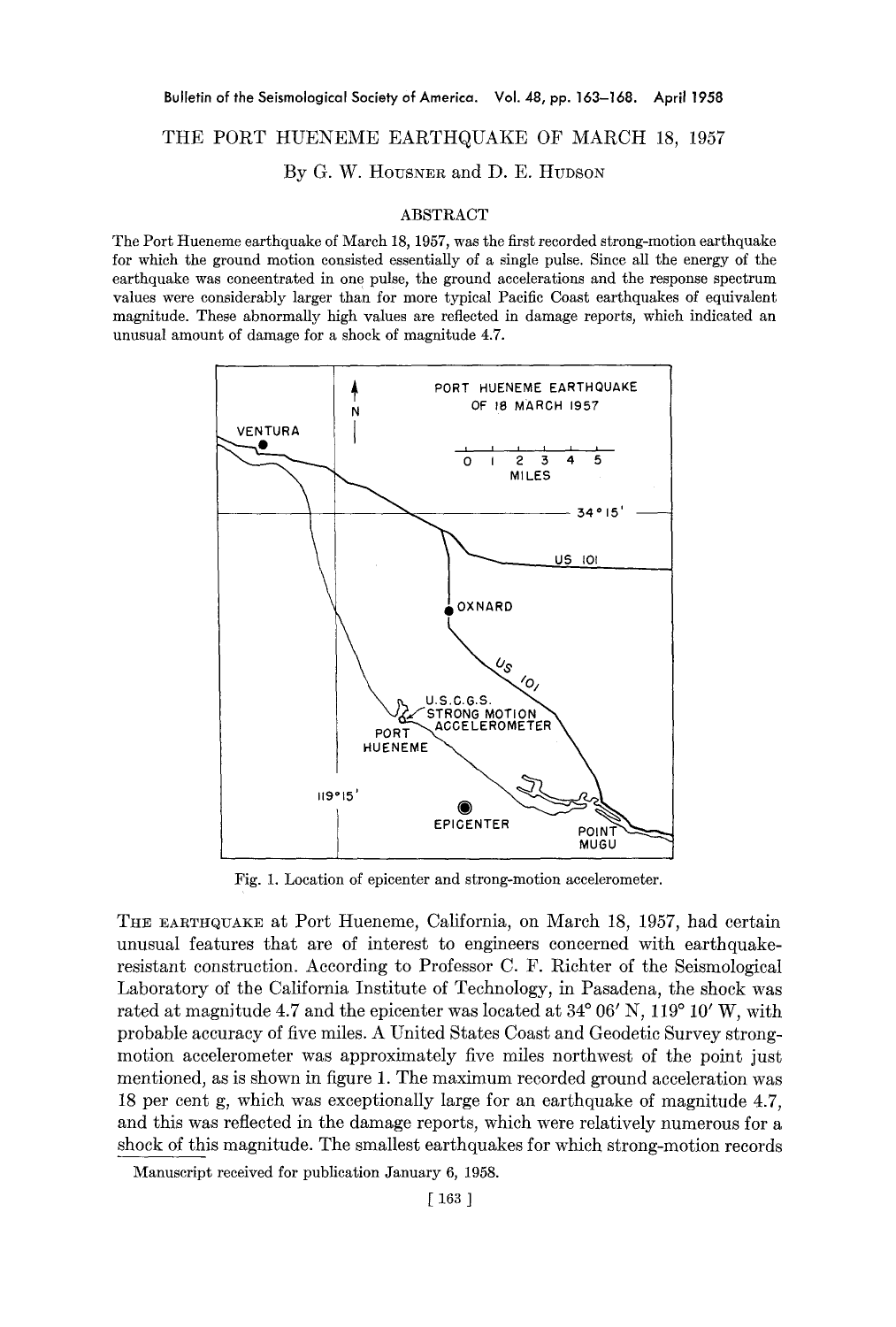**of interest to structural engineers had previously been obtained were of magnitude 5.3.** 

**In figures 2 and 3 are shown the recorded ground accelerations and the integrated ground velocities and ground displacements. The initial acceleration pulse in the east-west direction was poorly defined on the accelerogram and its amplitude was therefore determined by the requirement that the velocity and displacement should go to zero at the end of the shock. It is shown in figures 2 and 3 that the strong** 



Fig. 2 **(left). East-west components of ground motion.**  Fig. 3 **(right). North-south components of ground motion.** 

**ground motion consisted essentially of a single displacement pulse with its corresponding accelerations. The traces of the combined horizontal ground motions are shown in figure 4, where it is seen that the ground displacement consisted of an almost straight throw in the northwest direction followed by a slightly curved path back to the original position. The ground motion was thus surprisingly simple, for the usual strong-motion records show a much more complicated motion. The strong motion of the Port Hueneme shock lasted approximately one second and consisted of three acceleration peaks. This may be compared with a more typical record such as the Golden Gate Park accelerogram of the March 22, 1957, San Francisco earthquake. This earthquake had a magnitude of 5.3 and its epicenter was 6 miles from the accelerometer. The strong motion lasted for 3 to 4 seconds and there were twenty acceleration peaks with a maximum acceleration of 12 percent g. This San Francisco earthquake was itself of unusually short duration, as compared with the**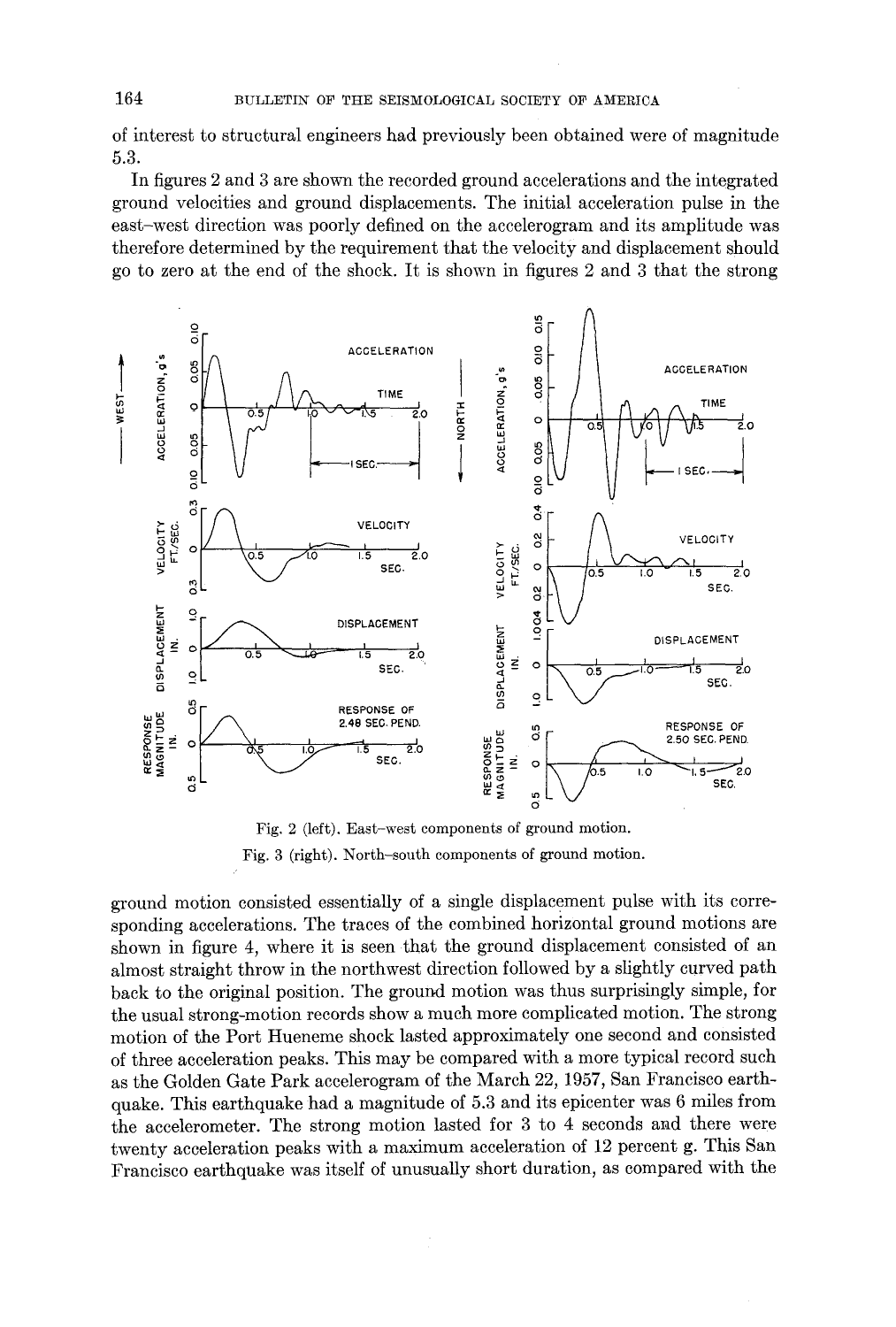15 to 20 seconds duration of many Pacific Coast strong-motion earthquakes. Its record has been selected for comparison since of all the available strong-motion records this one most nearly matches in magnitude and distance the Port Hueneme earthquake.

Recorded along with the strong-motion aceelerometer traces were the responses of two pendulums having periods of approximately  $2\frac{1}{2}$  seconds. The records produced by these instruments are shown in figures 2 and 3. It should be noted that the scale for these  $2\frac{1}{2}$  second pendulum responses differs by a factor of 2 from that used for the integrated displacement curves. Comparing the recorded responses of the  $2\frac{1}{2}$  second pendulums with the integrated velocity and displacement curves of



Fig. 4. Combined horizontal ground motions.

figures 2 and 3, it will be noted that the  $2\frac{1}{2}$  second instrument measures something in between the velocity and the displacement. It can thus be concluded that the pendulum period of  $2\frac{1}{2}$  seconds is not sufficiently large as compared with the periods involved in the present ground motion for the instrument to serve as a displacement meter.

Judging from the ground displacement shown in figure 4, the slip took place along a fault oriented N 37.°5 W. Assuming that the present earthquake is associated with typical large-scale ground motions in the California region, which are known to involve a slow drift of the western section of the state in a northwesterly direction, it would seem that the accelerometer must have been southwest of the fault line. Since the accelerometer was close to the shore line, the motion it recorded originated at the fault and traveled out under the ocean, whereas the motion that produced damage inland originated on the other side of the fault and was not recorded.

As a further means of comparing the present earthquake with past Pacific Coast strong-motion earthquakes, response spectrum curves for the two components have been calculated.<sup>1</sup> Figures 5 and 6 show the relative velocity response spectrum curves, and figures 7 and 8 give the acceleration spectrum curves.

<sup>1</sup> D. E. Hudson, "Response Spectrum Techniques in Engineering Seismology," *Proc. World Conference on Earthquake Engineering,* Earthquake Engineering Research Institute, San Francisco, 1956; G. W. Housner, R. R. Martel, and J. L. Alford, "Spectrum Analysis of Strong-Motion Earthquakes," *Bull. Seism. Soc. Am.,* Vol. 43~ No. 2 (April, 1953).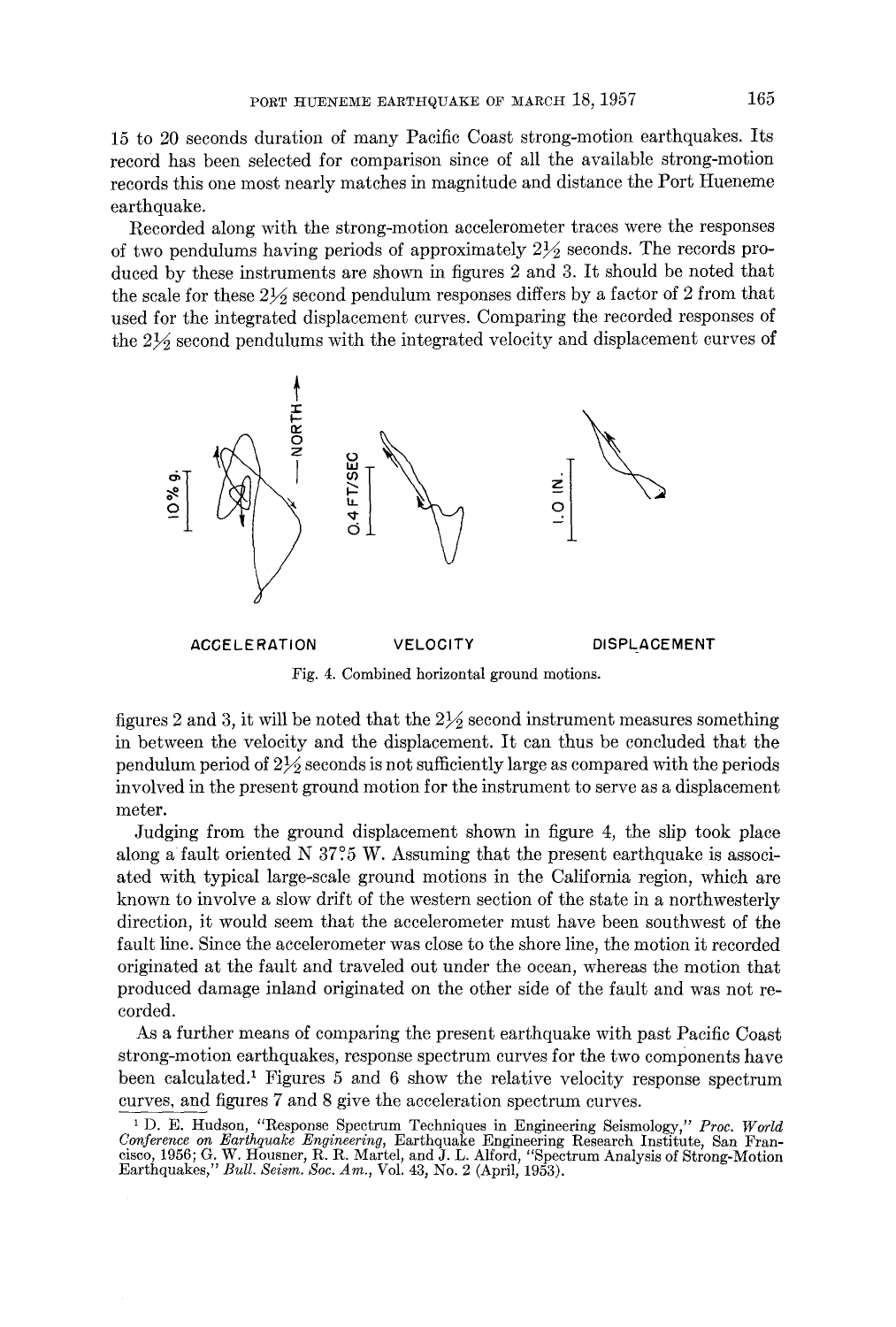

Fig. 5. East-west component. Maximum relative velocity response spectrum.



Fig. 6. North-south component. Maximum relative velocity response spectrum.

Ň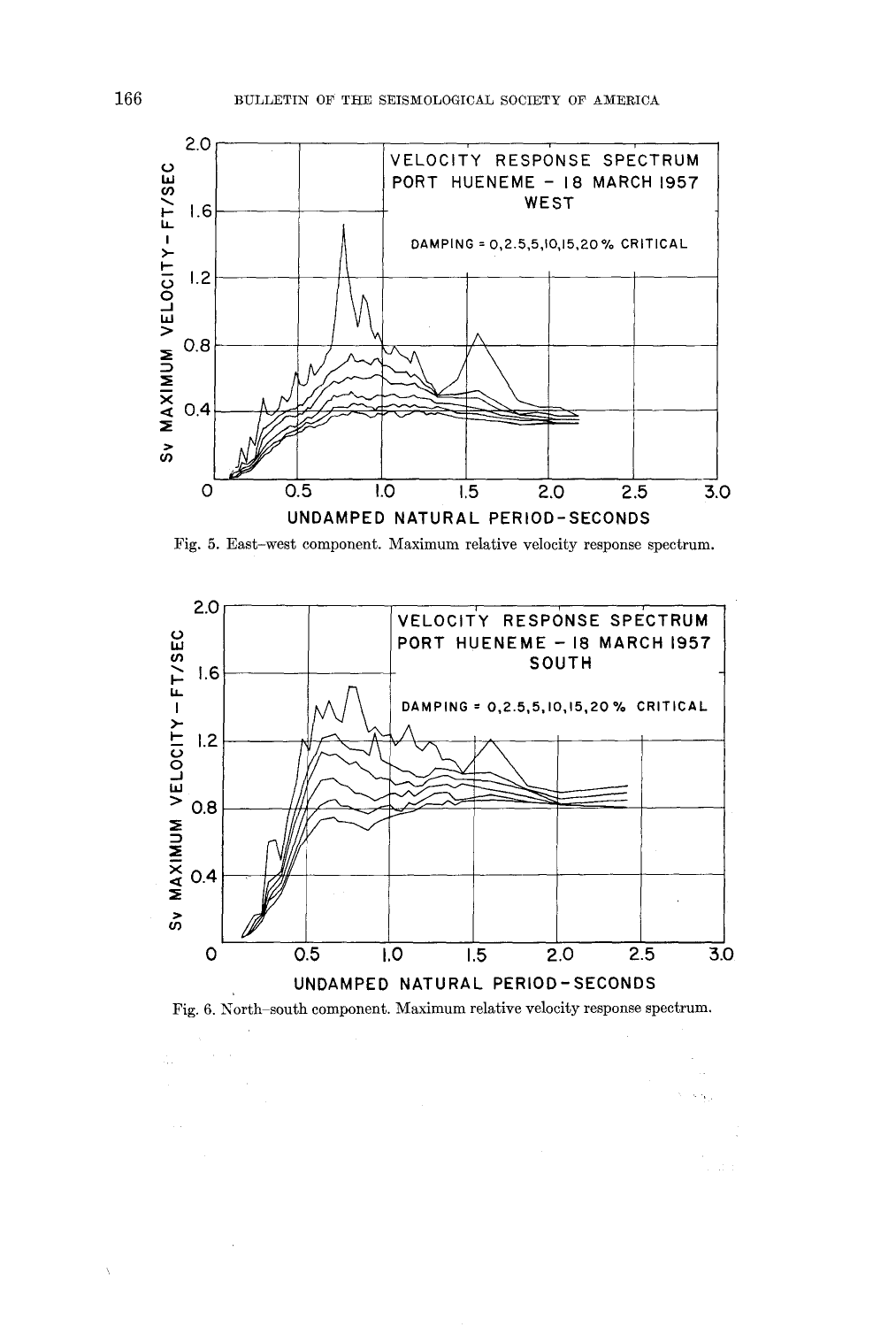

Fig. 7. East-west component. Maximum absolute acceleration response spectrum.



Fig. 8. North-south component. Maximum absolute acceleration response spectrum.